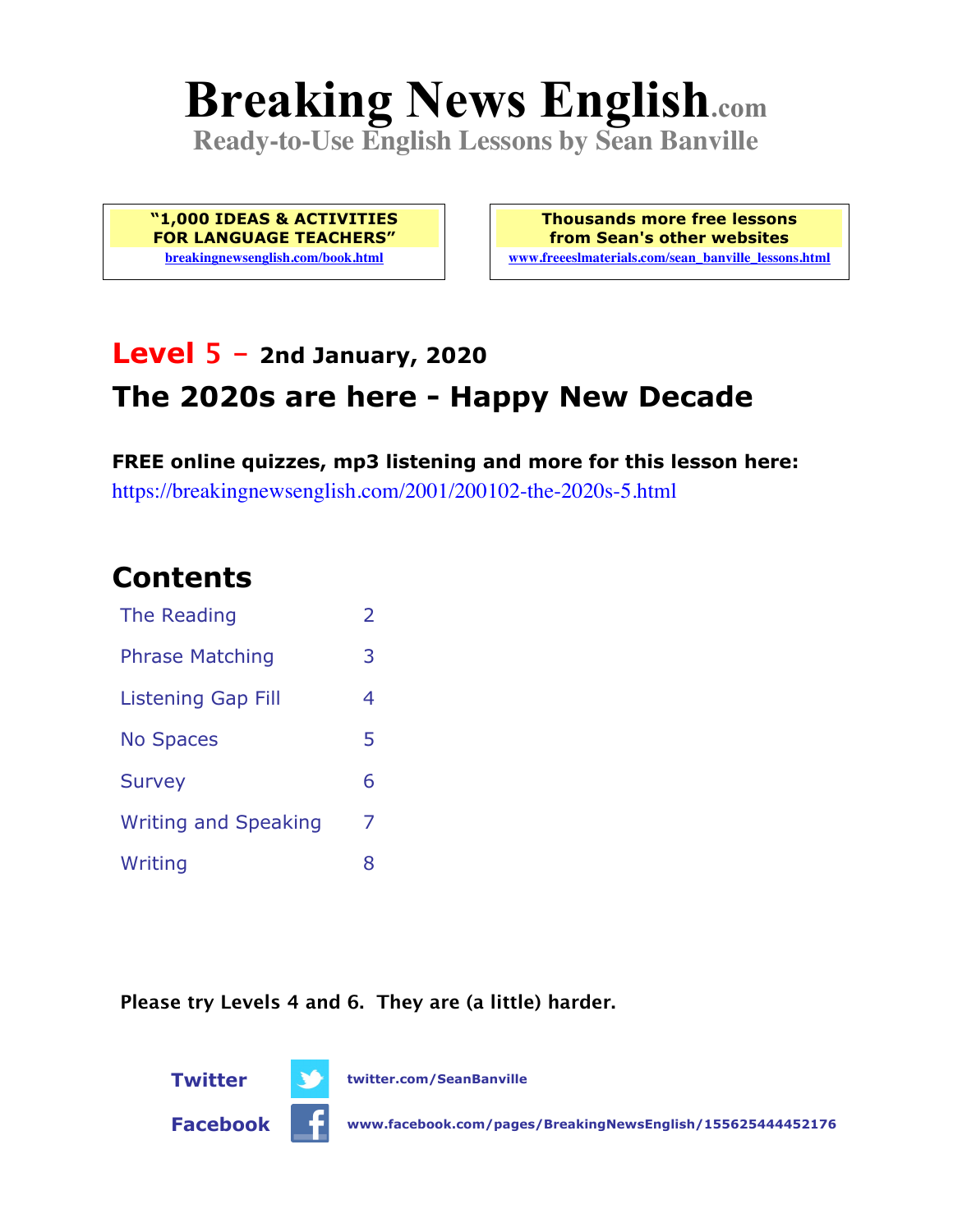#### **THE READING**

From https://breakingnewsenglish.com/2001/200102-the-2020s-5.html

The clock struck twelve to ring in the 2020s and people worldwide felt optimistic and pessimistic at what the new decade has in store for us. Many hope the New Year will improve both their fortunes and the Earth's. The past decade has been somewhat tumultuous. Global warming has put our very existence in peril; wars and conflict continue to rage around the world; millions still lack the basics of clean water and education; and thousands of species became endangered or extinct. Technology and greater cooperation between nations will hopefully make the 2020s a better decade.

Technology website cnet.com predicted that our lives will advance into the realms of science fiction. It wrote: "The decade...will take us even further toward a world where far-out ideas like hooking brains up to computers, and even immortality, become topics of serious conversation." A futurologist wrote about flying cars, bionic suits and unlimited clean energy. He said: "Some technologies will take longer to reach the masses than others....The 2020s will be when the incredible promises of technology finally happen." Let's get together in 2030 and compare notes on how things went.

Sources: https://www**.forbes.com**/sites/bijankhosravi/2019/12/22/happy-new-year-happy-new-decade-andwelcome-to-the-2020s/#2c50444a2508 https://**fortune.com**/longform/ideas-shape-2020s-tech-economy-markets-ai-health-work-society/ https://www.**cnet.com**/news/2020s-visions-we-will-get-flying-cars-just-before-becoming-softwarebased-people/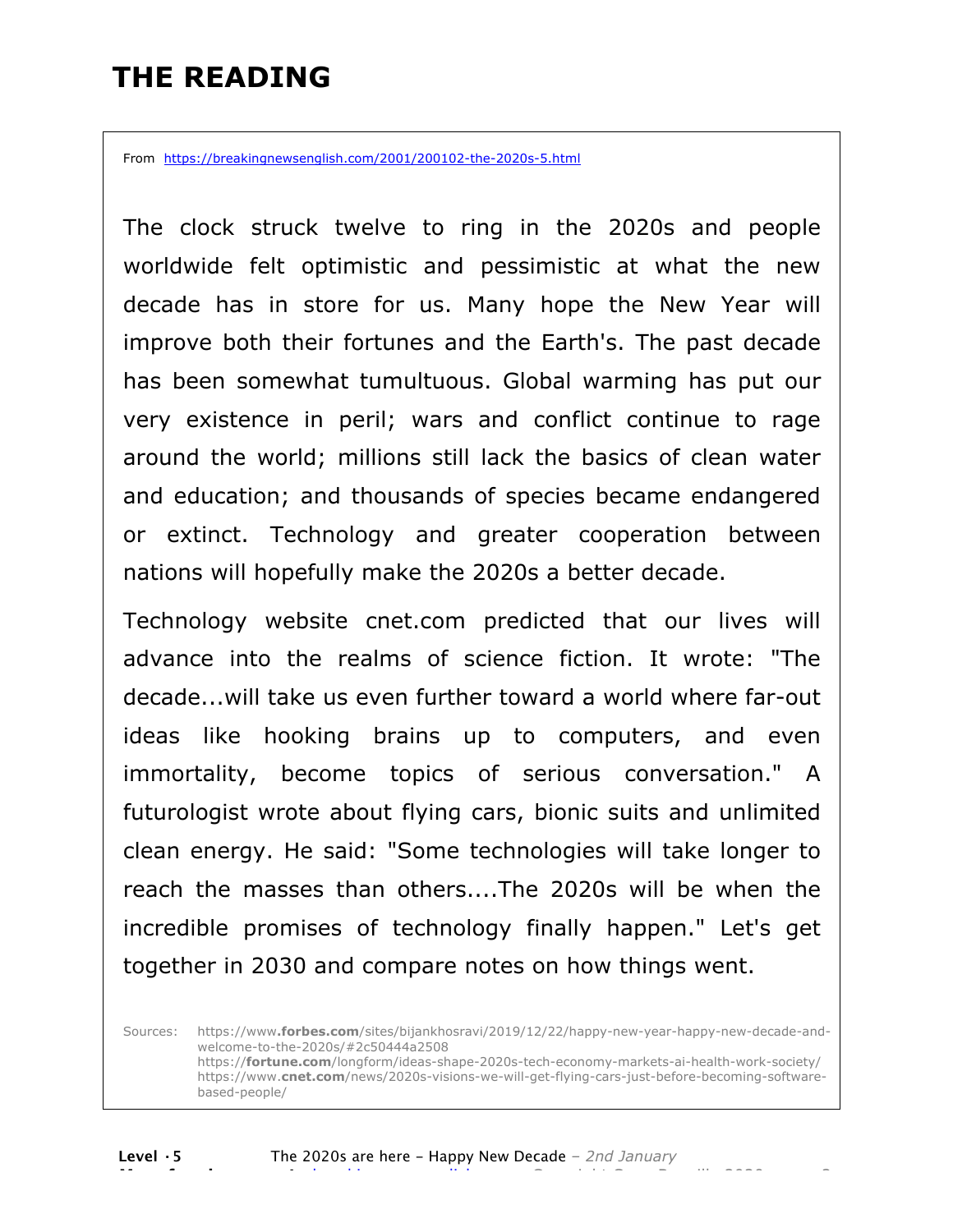## **PHRASE MATCHING**

From https://breakingnewsenglish.com/2001/200102-the-2020s-5.html

#### **PARAGRAPH ONE:**

- 1. The clock struck twelve to
- 2. what the new decade has in
- 3. put our very existence in
- 4. wars and conflict
- 5. millions still lack the basics
- 6. thousands of species
- 7. greater cooperation
- 8. make the 2020s

#### **PARAGRAPH TWO:**

1. advance into the realms 2. far-out 3. hooking brains 4. become topics of serious 5. unlimited clean 6. take longer to reach 7. the incredible promises of technology 8. compare notes on how a. conversation b. finally happen c. ideas d. things went g. the masses

- a. store for us
- b. became endangered
- c. continue to rage
- d. a better decade
- e. ring in the 2020s
- f. between nations
- g. of clean water
- h. peril

- e. up to computers
- f. of science fiction
- h. energy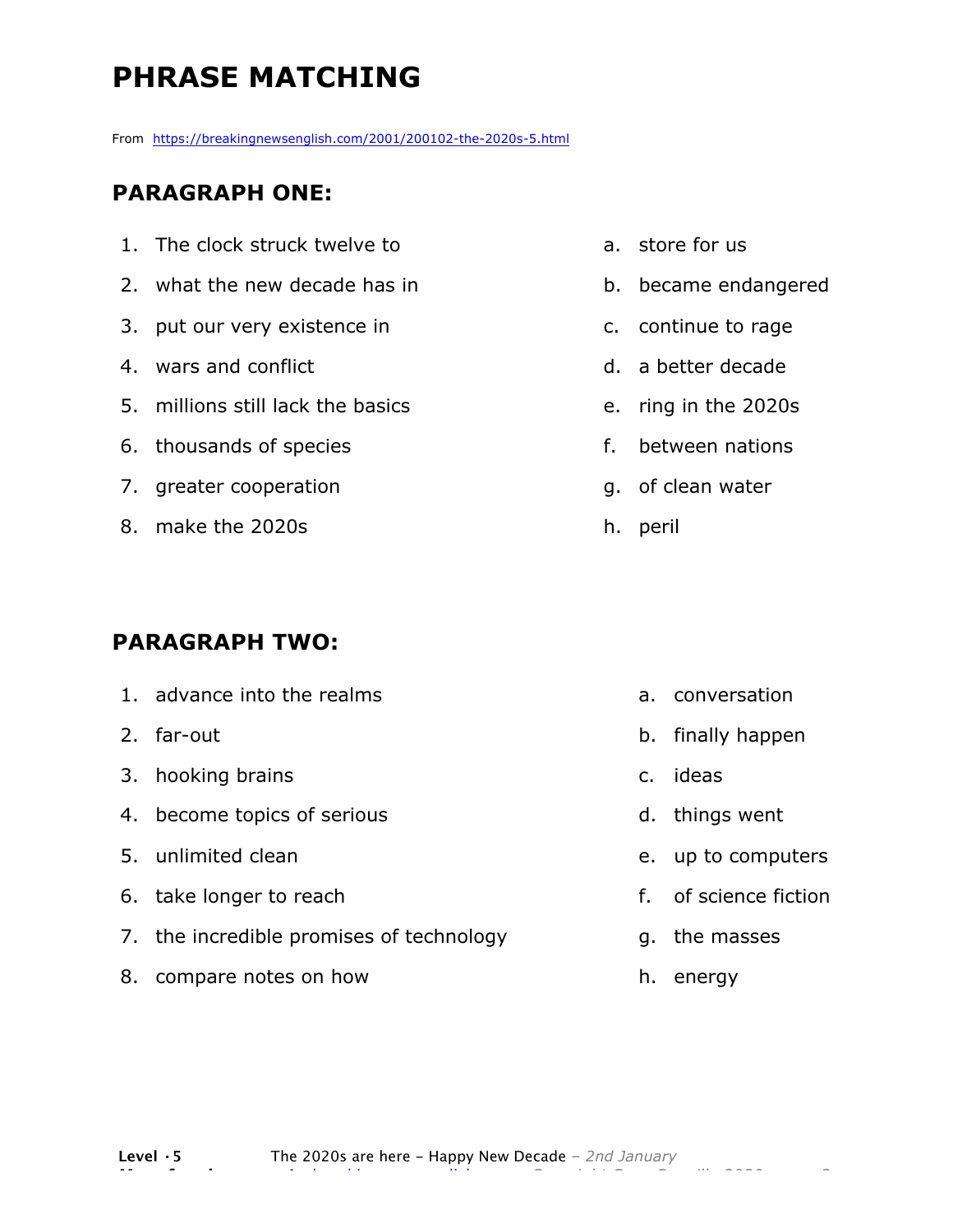#### **LISTEN AND FILL IN THE GAPS**

From https://breakingnewsenglish.com/2001/200102-the-2020s-5.html

The clock  $(1)$  and  $(2020s)$  and people worldwide felt optimistic and pessimistic at what the (2) \_\_\_\_\_\_\_\_\_\_\_\_\_\_\_\_\_\_\_\_\_\_\_\_\_\_\_\_\_\_\_\_\_ in store for us. Many hope the New Year will improve (3) \_\_\_\_\_\_\_\_\_\_\_\_\_\_\_\_\_\_\_\_\_\_\_\_\_\_ and the Earth's. The past decade has been somewhat tumultuous. Global warming has put our very (4) \_\_\_\_\_\_\_\_\_\_\_\_\_\_\_\_\_\_\_\_; wars and conflict continue to rage around the world; millions still (5) \_\_\_\_\_\_\_\_\_\_\_\_\_\_\_\_\_\_\_ of clean water and education; and thousands of species became endangered or extinct. Technology and greater cooperation between nations will hopefully make the 2020s (6) \_\_\_\_\_\_\_\_\_\_\_\_\_\_\_\_\_\_\_\_\_\_\_. Technology website cnet.com predicted that our lives will advance into (7) contract the science fiction. It wrote: "The decade...will take

us even further toward a world where  $(8)$  \_\_\_\_\_\_\_\_\_\_\_\_\_\_\_\_\_\_\_\_\_\_\_ hooking brains up to computers, (9) \_\_\_\_\_\_\_\_\_\_\_\_\_\_\_\_\_\_\_\_\_, become topics of serious conversation." A (10) \_\_\_\_\_\_\_\_\_\_\_\_\_\_\_\_\_\_\_\_\_\_\_\_\_\_\_ flying cars, bionic suits and unlimited clean energy. He said: "Some technologies will take longer to (11) \_\_\_\_\_\_\_\_\_\_\_\_\_\_\_\_\_\_\_ than others....The 2020s will be when the incredible promises of technology finally happen." Let's get together in 2030 and compare notes (12) example the went.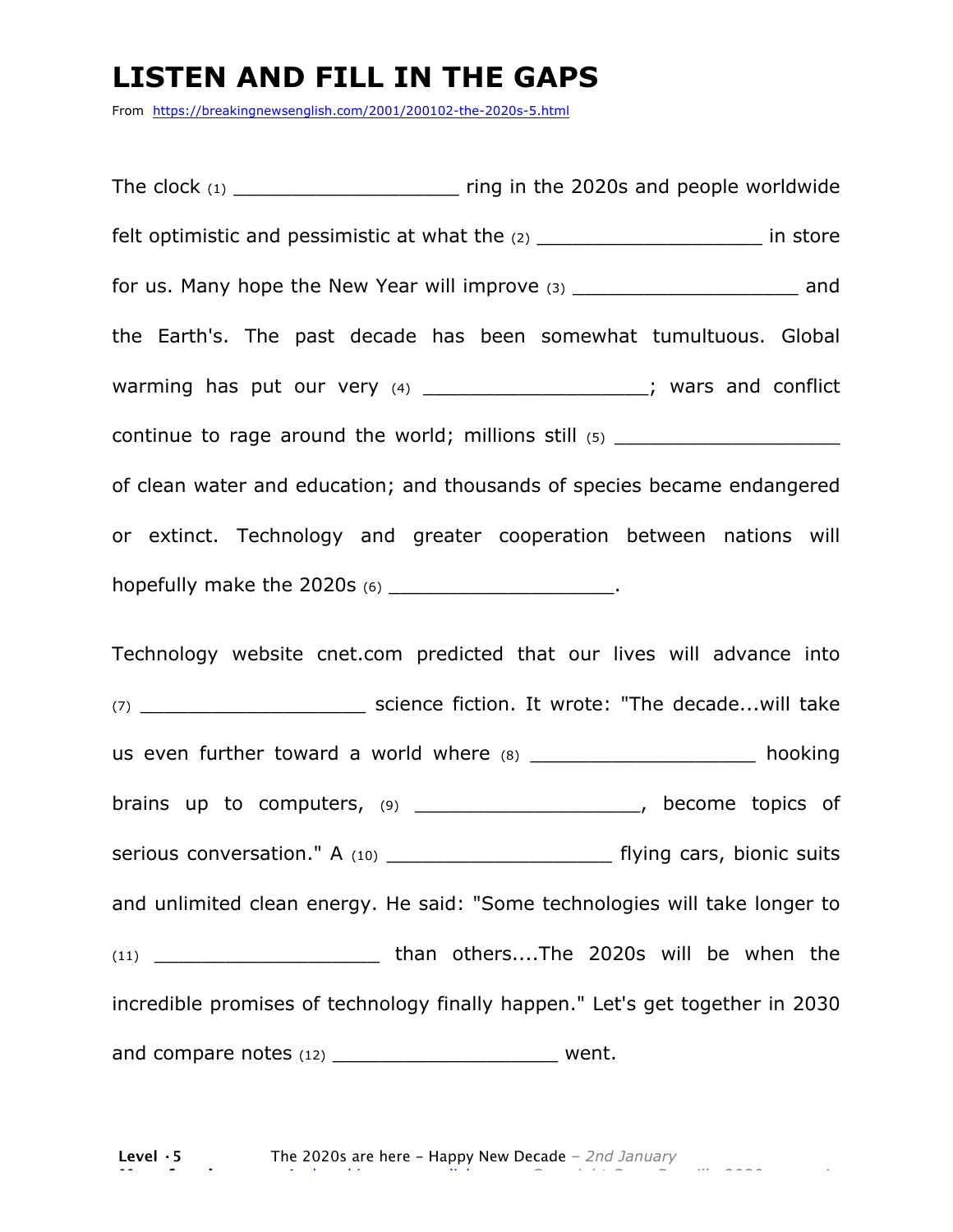# **PUT A SLASH ( / )WHERE THE SPACES ARE**

From https://breakingnewsenglish.com/2001/200102-the-2020s-5.html

Theclockstrucktwelvetoringinthe2020sandpeopleworldwidefeltopti misticandpessimisticatwhatthenewdecadehasinstoreforus.Manyho petheNewYearwillimproveboththeirfortunesandtheEarth's.Thepast decadehasbeensomewhattumultuous.Globalwarminghasputourver yexistenceinperil;warsandconflictcontinuetoragearoundthew orld;millionsstilllackthebasicsofcleanwaterandeducation;andthous andsofspeciesbecameendangeredorextinct.Technologyandgreaterc ooperationbetweennationswillhopefullymakethe2020sabetterdeca de.Technologywebsitecnet.compredictedthatourliveswilladvancein totherealmsofsciencefiction.Itwrote:"Thedecade...willtakeusevenf urthertowardaworldwherefar-outideaslikehookingbrainsuptocom puters,andevenimmortality,becometopicsofseriousconversation."A futurologistwroteaboutflyingcars,bionicsuitsandunlimitedcleanener gy.Hesaid:"Sometechnologieswilltakelongertoreachthemassesthan others....The2020swillbewhentheincrediblepromisesoftechnologyfi nallyhappen."Let'sgettogetherin2030andcomparenotesonhowthing swent.

**More free lessons at** breakingnewsenglish.com - Copyright Sean Banville 2020 5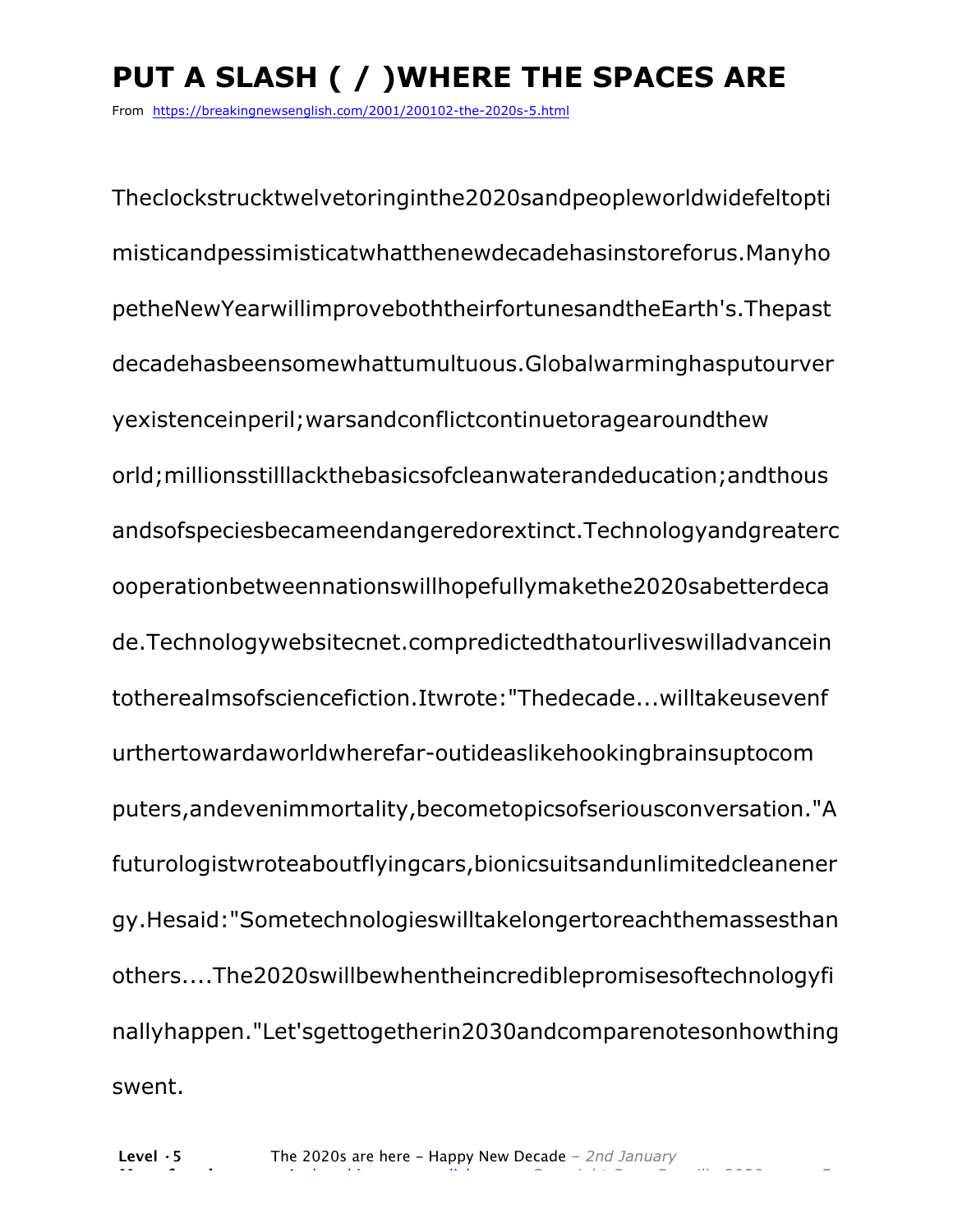## **THE 2020s SURVEY**

From https://breakingnewsenglish.com/2001/200102-the-2020s-4.html

Write five GOOD questions about the 2020s in the table. Do this in pairs. Each student must write the questions on his / her own paper.

When you have finished, interview other students. Write down their answers.

|      | STUDENT 1 | STUDENT 2 | STUDENT 3 |
|------|-----------|-----------|-----------|
| Q.1. |           |           |           |
| Q.2. |           |           |           |
| Q.3. |           |           |           |
| Q.4. |           |           |           |
| Q.5. |           |           |           |

- Now return to your original partner and share and talk about what you found out. Change partners often.
- Make mini-presentations to other groups on your findings.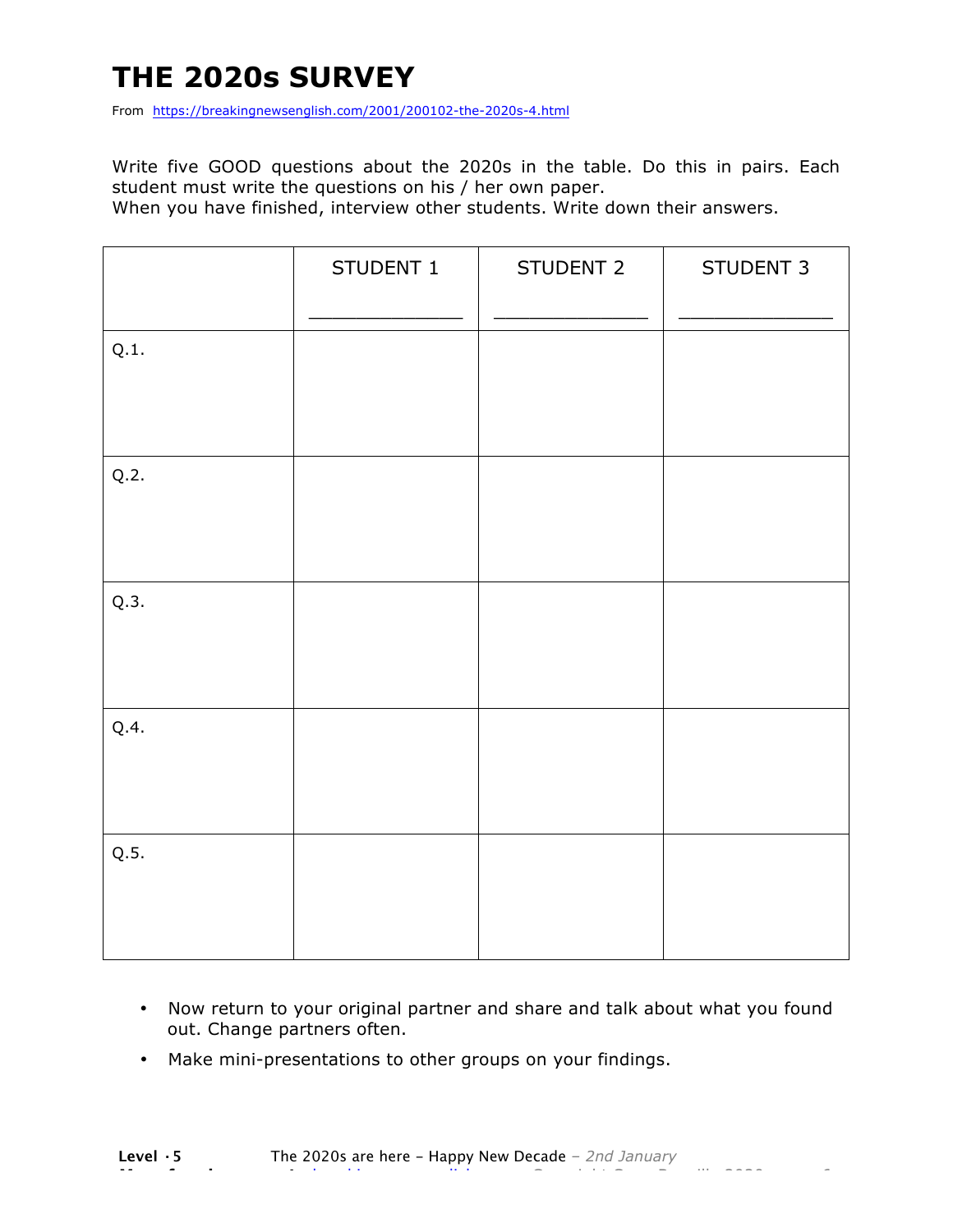#### **WRITE QUESTIONS & ASK YOUR PARTNER(S)**

Student A: Do not show these to your speaking partner(s).

*The 2020s are here - Happy New Decade – 2nd January, 2020* More free lessons at breakingnewsenglish.com

#### **WRITE QUESTIONS & ASK YOUR PARTNER(S)**

-----------------------------------------------------------------------------

Student B: Do not show these to your speaking partner(s).

| a)            |  |  |
|---------------|--|--|
| b)            |  |  |
| $\mathsf{c})$ |  |  |
| d)            |  |  |
| e)            |  |  |
| f)            |  |  |
|               |  |  |